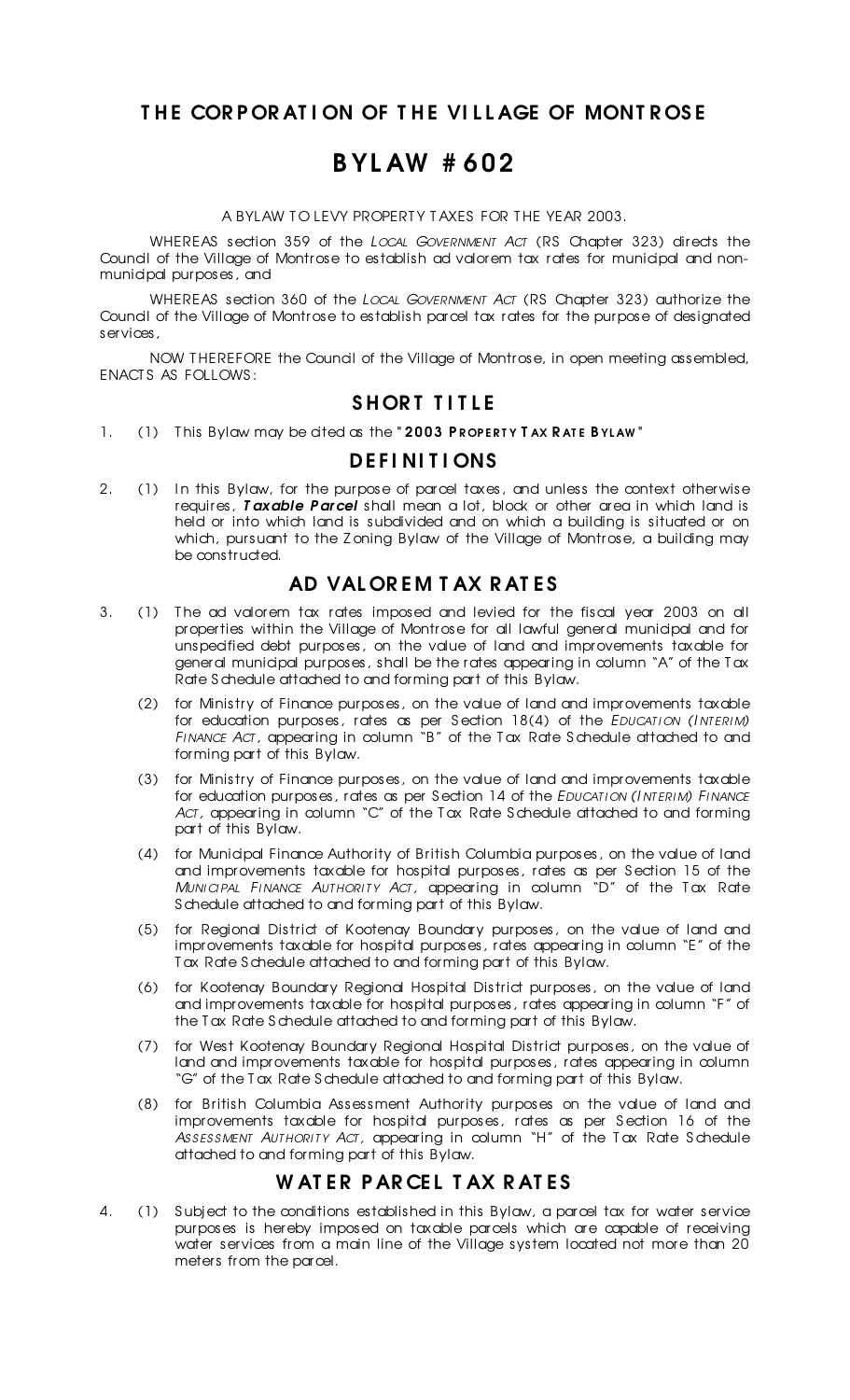(2) T he annual parcel tax for water service purposes imposed on taxable parcels for the fiscal year 2003 on all properties within the Village of Montrose shall be \$104.80.

### SEWER PARCEL TAX RATES

- 5. (1) S ubject to the conditions established in this Bylaw, a parcel tax for sewer service purposes is hereby imposed on taxable parcels which are capable of receiving sewer services from a main line of the Village system located not more than 20 meters from the parcel.
	- (2) T he annual parcel tax for sewer service purposes imposed on taxable parcels for the fiscal year 2003 on all properties within the Village of Montrose shall be \$91.25.

## CCE R C P AR CEL T AX R AT ES

- 6. (1) S ubject to the conditions established in this Bylaw, a parcel tax for Comprehensive Community Education & Resource Centre purposes is hereby imposed on all taxable parcels.
	- (2) T he annual parcel tax for Comprehensive Community Education & Resource Centre purposes imposed on taxable parcels for the fiscal year 2003 on all properties within the Village of Montrose shall be \$26.15.

#### DRAINAGE PARCEL TAX RATES

- 7. (1) S ubject to the conditions established in this Bylaw, a parcel tax for drainage service purposes is hereby imposed on all taxable parcels.
	- (2) T he annual parcel tax for drainage service purposes imposed on taxable parcels for the fiscal year 2003 on all properties within the Village of Montrose shall be \$28.33.

### RECYCLING PARCEL TAX RATES

- 8. (1) Subject to the conditions established in this Bylaw, a parcel tax for recycling service purposes is hereby imposed on all taxable parcels.
	- (2) T he annual parcel tax for recycling service purposes imposed on taxable parcels for the fiscal year 2003 on all properties within the Village of Montrose shall be \$26.15.

#### MI NI MU M T AX

9. (1) The minimum amount of taxation upon a parcel of real property shall be one hundred dollar (\$100).

#### E NACT ME NT

- 10. (1) If any section, subsection, sentence, dause or phrase of this Bylaw is for any reason held to be invalid by the decision of any court of competent jurisdiction, the invalid portion shall be severed and the part that is invalid shall not affect the validity of the remainder.
	- (2) T his Bylaw shall come into full force and effect on the 1st day of January 2003.

READ A FIRST TIME READ A SECOND TIME THE READ A SECOND TIME READ A THIRD TIME<br>RECONSIDERED AND FINALLY ADOPTED this day of , 2003 RECONSIDERED AND FINALLY ADOPTED

this  $1<sup>st</sup>$  day of April, 2003

\_\_\_\_\_\_\_\_\_\_\_\_\_\_\_\_\_\_\_\_\_\_\_\_\_ \_\_\_\_\_\_\_\_\_\_\_\_\_\_\_\_\_\_\_\_\_\_\_\_\_

Mayor **Mayor** Village Clerk

Certified a true copy of Bylaw # 602, as adopted.

\_\_\_\_\_\_\_\_\_\_\_\_\_\_\_\_\_\_\_\_\_\_\_\_\_ Village Clerk, André Carrel